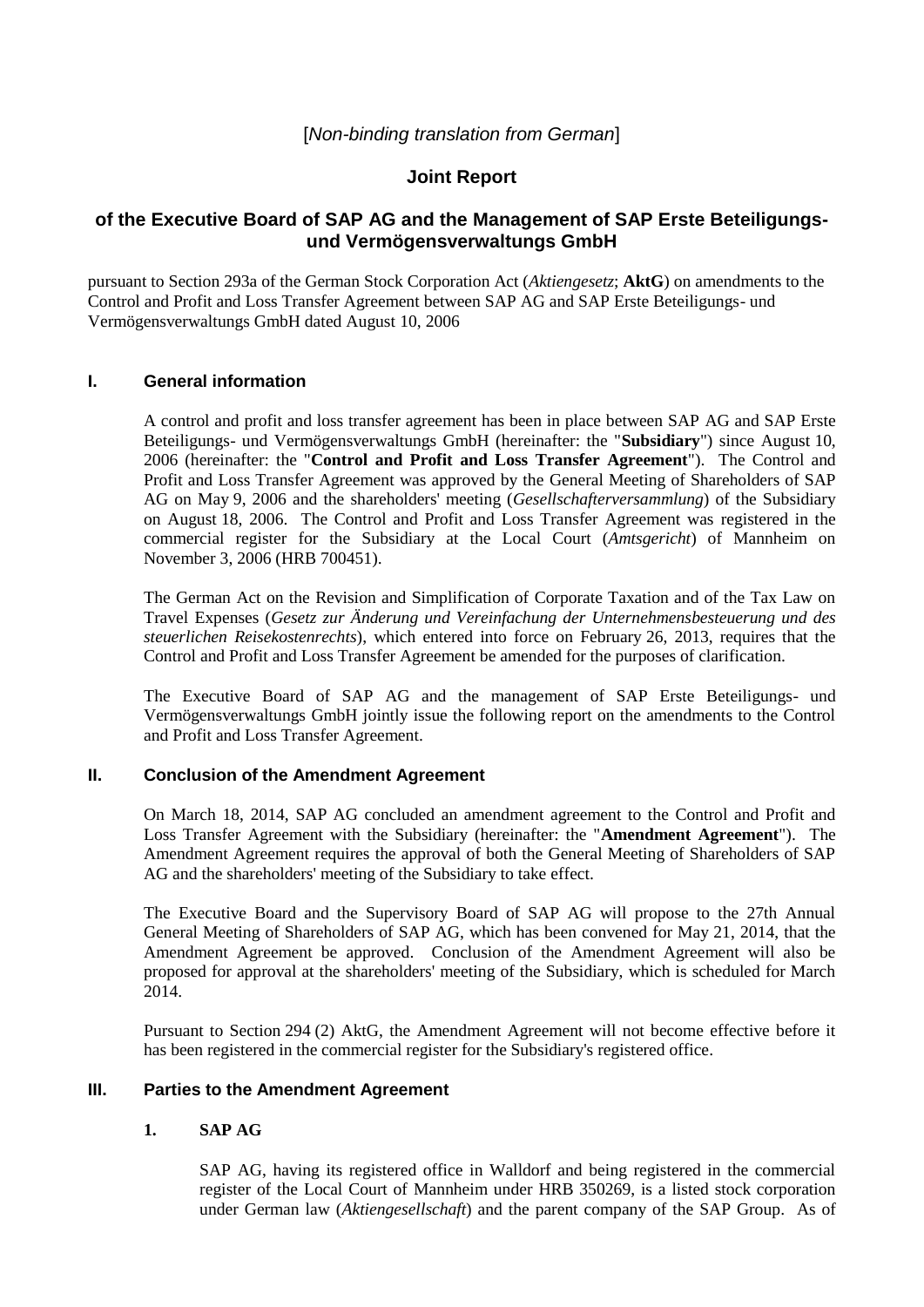December 31, 2013, the SAP Group had 66,572 employees worldwide (full-time equivalents) and generated revenue of around  $\epsilon$  16.8 billion in fiscal year 2013.

According to its Articles of Incorporation, the Company's corporate purpose is direct or indirect activity in the area of development, production, and marketing of products and the provision of services in the field of information technology, and particularly in the following fields:

- developing and marketing integrated product and service solutions for ecommerce;

- developing software for information technology and the licensing of its use to others;

- organization and deployment consulting, as well as user training, for e-commerce and other software solutions;

- selling, leasing, renting, and arranging the procurement and provision of all other forms of use of information technology systems and relevant accessories;

- making capital investments in enterprises active in the field of information technology to promote the opening and advancement of international markets in the field of information technology.

SAP AG is authorized to act in all the business areas listed above and to delegate such activities to affiliated enterprises within the meaning of Sections 15 ff. AktG; in particular the Company is authorized to delegate its business in whole or in parts to such enterprises. The Company is authorized to establish branch offices in Germany and other countries, to found, acquire, and invest in other companies of the same or a related kind and to enter into collaboration and joint venture agreements. SAP AG is further authorized to invest in enterprises of all kinds principally for the purpose of placing financial resources. SAP AG is authorized to dispose of investments, to consolidate the management of enterprises in which it participates, to enter into affiliation agreements with such enterprises, or to do no more than manage its shareholding. Finally, SAP AG is authorized to take all actions and measures that are consistent with the corporate purpose or that directly or indirectly further the corporate purpose.

#### **2. SAP Erste Beteiligungs- und Vermögensverwaltungs GmbH**

SAP Erste Beteiligungs- und Vermögensverwaltungs GmbH, having its registered office in Walldorf and being registered in the commercial register of the Local Court of Mannheim under HRB 700451, is a wholly owned direct subsidiary of SAP AG in the legal form of a limited liability company (*Gesellschaft mit beschränkter Haftung*).

The Subsidiary's fiscal year corresponds to the calendar year. It has nominal capital (*Stammkapital*) of  $\epsilon$  30,000. According to its articles of association, the corporate purpose of the Subsidiary is to acquire and manage interests in other enterprises, take over management functions, invest in commercial companies as personally liable partner or to acquire investments as limited partner (*Kommanditist*) in limited partnerships (*Kommanditgesellschaft*), as well as to manage its own assets. The Subsidiary may establish, take over and represent other enterprises of the same or a related kind in Germany and abroad; it may also acquire interests in such enterprises and establish branch offices. The Subsidiary may also engage in all transactions that are suitable to promote its own corporate purpose and that of its companies.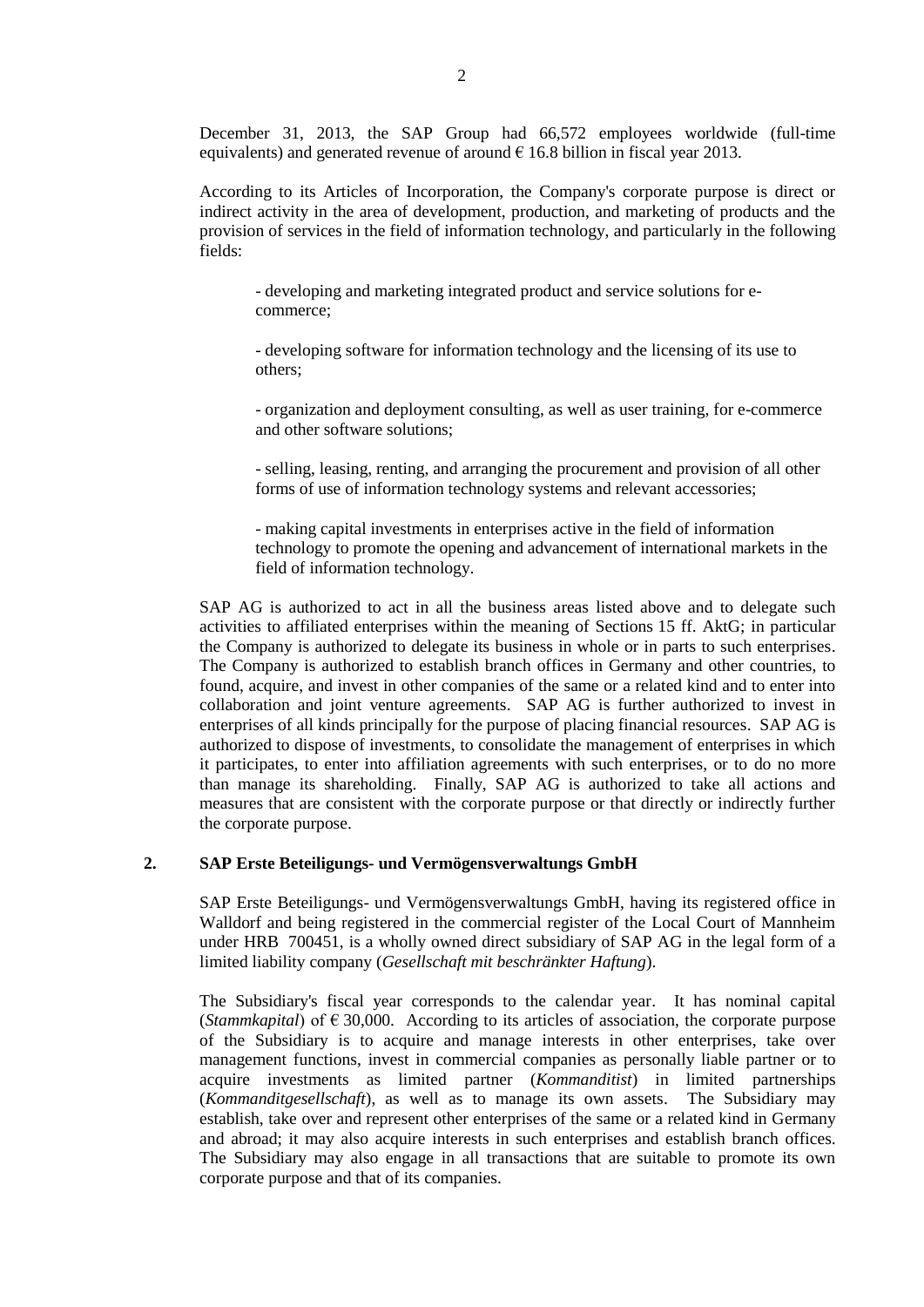The Subsidiary holds various interests in other enterprises. It is in particular the sole shareholder of SAP Dritte Beteiligungs- und Vermögensverwaltungs GmbH and of SAP Projektverwaltungs- und Beteiligungs GmbH, and also holds minority shares in two group companies whose other shares are held directly by SAP AG (SAP Malta Investments Ltd., SAP Commercial Services Ltd.). The company does not have any employees as at the date of this report. In its annual financial statements prepared in accordance with the German Commercial Code, the Subsidiary reported net annual profits prior to a profit transfer of  $\epsilon$  74,809,027.65 in fiscal year 2013. The Subsidiary's balance sheet as of December 31, 2013 reports total assets of  $\epsilon$  879,680,288.02 and equity of  $\epsilon$  804,863,882.37. The annual financial statements of the Subsidiary are included in the group annual financial statements of SAP AG.

#### **IV. Legal and economic reasons for concluding the Amendment Agreement**

The Control and Profit and Loss Transfer Agreement contains the following provisions on the transfer of losses in Clause 3 (1) and (2):

- 1. SAP AG shall be obligated to compensate, in accordance with Section 302 (1) AktG, any annual net loss of the Subsidiary which would otherwise arise during the term of the Agreement in accordance with the relevant provisions of applicable commercial law, unless such annual net loss is compensated by withdrawal of any amounts in accordance with Clause 2 (2) sentence 2 hereof from the other revenue reserves pursuant to Section 272 (3) HGB which were allocated to such reserves during the term of this Agreement. Clause 2 (1) sentence 3 shall apply *mutatis mutandis* to the due date of the obligation concerning the assumption of loss and the interest payable thereon.
- 2. In all other respects, the latest version of Section 302 AktG shall apply *mutatis mutandis*.

Upon the German Act on the Revision and Simplification of Corporate Taxation and of the Tax Law on Travel Expenses taking effect on February 26, 2013, Section 17 sentence 2 no. 2 of the German Corporation Tax Act (*Körperschaftsteuergesetz*; **KStG**) was amended to the effect that any transfer of losses under control and profit and loss transfer agreements must occur in line with the provisions of the latest version of Section 302 AktG in order to comply with the criteria for a fiscal unity. The existing version of the Agreement does not contain such a clear dynamic reference to all provisions contained in Section 302 AktG. An amendment for the purposes of clarification is thus to be agreed.

#### **V. Explanation of the Amendment Agreement**

Under Clause 1 of the Amendment Agreement, Clause 3 (1) sentence 1 of the Control and Profit and Loss Transfer Agreement is to be redrafted as follows:

As regards the assumption of any losses, the provisions contained in the latest version of Section 302 AktG shall apply.

Under Clause 2 of the Amendment Agreement, Clause 3 (1) sentence 2 of the Control and Profit and Loss Transfer Agreement remains unchanged.

Under Clause 3 of the Amendment Agreement, Clause 3 (2) of the Control and Profit and Loss Transfer Agreement is to be deleted.